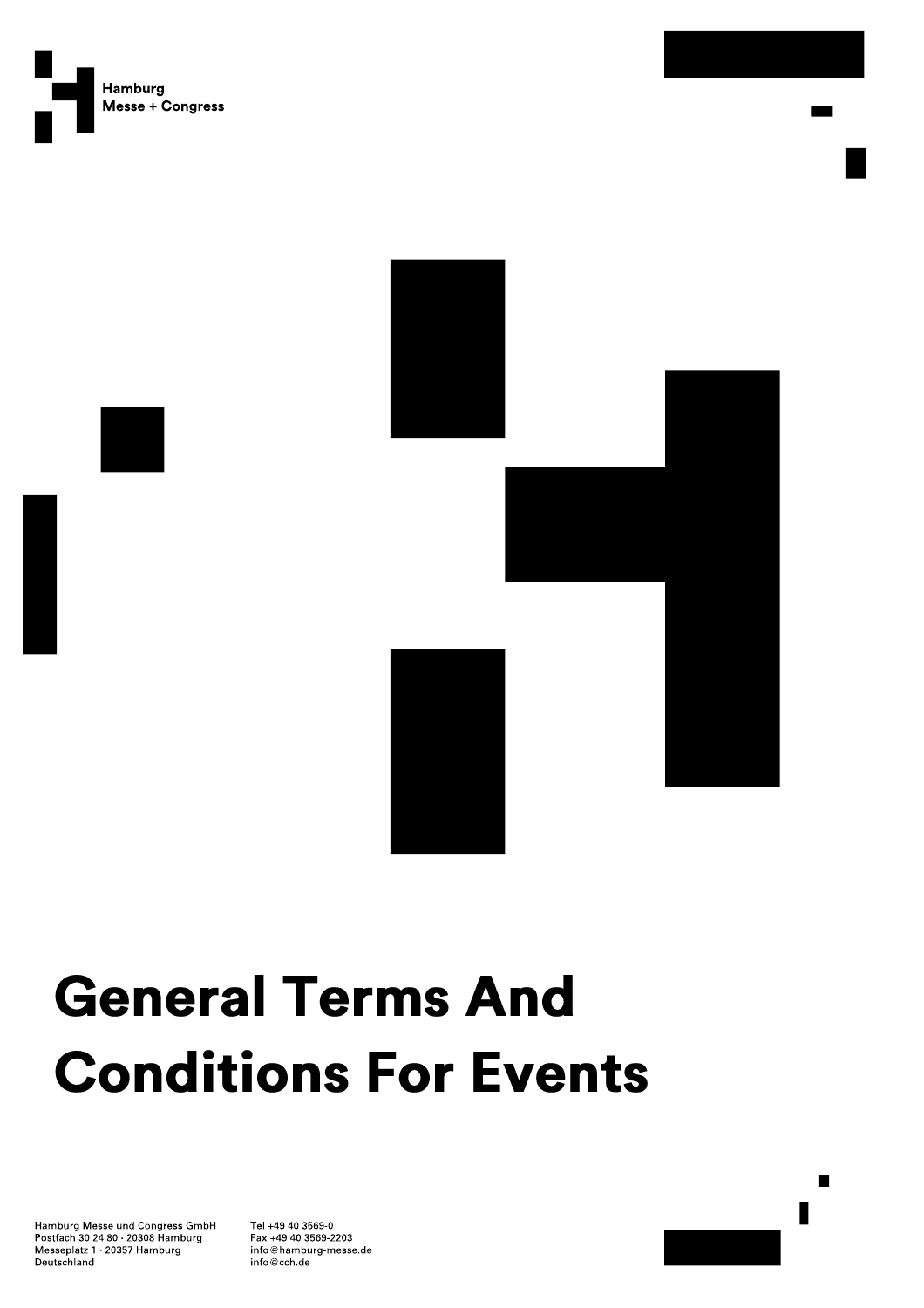

#### 1. Scope

- 1.1 These General Terms and Conditions for Events apply to the provision of premises, facilities and spaces etc. and to the rendering of services in relation to trade fairs, exhibitions, conferences, meetings, shows and other events (hereinafter called "Events") at the CCH – Congress Center Hamburg, on the exhibition campus and on surrounding outdoor spaces (concourses, etc.) including car parking areas / indoor parking (hereinafter called "places of assembly").
- 1.2 The contracting parties are Hamburg Messe und Congress GmbH (below referred to as HMC) and its contractual partner (below referred to as Organiser). To improve readability, this document does not use the masculine, feminine and non-binary grammatical forms concurrently. All words referring to individuals apply to all gender identities. If the Organiser (who may be, e.g. an agency) organises the event for a third party (Performing Third Party), it must disclose this to HMC at the time this contract is signed. Clause 2.5 applies in addition.
- 1.3 These General Terms and Conditions for Events apply exclusively; HMC does not accept and rejects any differing or conflicting terms and conditions of the Organiser unless HMC expressly consents to in writing as an exception.
- 1.4 The HMC "Technical Guidelines/Regulations For Trade Fairs And Exhibitions", the "HMC House Rules", and the "General Terms of Business for Internet Access" apply in addition to these General Terms and Conditions for Events. The "Safety Policy for Conventions, Conferences and Exhibitions" apply additionally to events involving activities which could pose a fire hazard, pyrotechnics, lasers or fog machines, or the building or use of platforms, grandstands or stages, or installation of decorations or stage, studio, lighting or other technical equipment by the Organiser or its contractors. If the Organiser plans to engage in any such activities or set up such structures, it is required to notify HMC accordingly using the "Mandatory Information Form / Event Description" for its Event. The Organiser may request the current safety policy if a copy was not attached to the contract.

The Organiser shall ensure that the House Rules are presented to and followed by the visitors and the persons commissioned and/or engaged by the Organiser (employees, vicarious agents, subcontractors or other third parties such as agencies, technical companies, speakers, artists etc.) as unconditionally applicable and binding, and that the safety or technical guidelines are additionally presented to and observed by all persons commissioned and/or engaged by the Organiser.

- 1.5 All terms and conditions are available in the download section for exhibitors at: www.hamburg-messe.de an[d www.cch.de](http://www.cch.de/en)
- 1.6 These General Terms and Conditions for Events only apply to companies, legal entities under public law or special funds under public law within the meaning of section 310(1) of the German Civil Code (BGB).

#### 2. Conclusion of contract and duties of the Organiser

2.1 All contracts are valid only if concluded in written form. For this purpose, HMC sends the contract and any annexes to the Organiser by e-mail, post or using a suitable electronic signature method (such as DocuSign). The Organiser shall then sign and return it to HMC within the period as indicated by HMC. Acceptance and conclusion of the contract is effected by HMC countersigning a copy of the contract and returning it back to the Organiser.

Any amendments to the contract, particularly additions to the subject matter or orders, are void unless confirmed by HMC in textual form as a minimum (letter, fax or email).

- 2.2 Any reservations and options lose their validity at the latest on expiry of the period set for return as indicated in the contract for the Event. Separate notification of the Organiser is therefore not required.
- 2.3 Objection is hereby raised to any imputed extension of the Event contract on the grounds of continued use following expiry of the period of use. Section 545 of the German Civil Code (BGB) shall not apply.
- 2.4 If the Organiser contracts any third parties (e.g. subcontractors / agencies) in connection with the conduct of the Event and/or if the Organiser permits any third parties to prepare, run and/or organise the Event, the Organiser hereby undertakes, on the first request of HMC, to fulfil the obligations incumbent on the third party or third parties towards HMC. The Organiser shall be obliged to accept the actions and declarations of the third party as its own against itself.
- 2.5 If the Organiser organises the event for a Performing Third Party, the Organiser must name the Performing Third Party as such in writing in the contract with HMC and must inform the Performing Third Party about all contractual obligations, including these General Terms and Conditions for Events, the Safety Guidelines and the Technical Guidelines as well as the House Rules, and oblige the Performing Third Party to comply with them vis-à-vis HMC, and to conclude a contract with HMC for the benefit of HMC (BGB, Section 328). The Organiser, as the contractual partner of HMC, also remains responsible towards HMC for the fulfilment of all obligations. Accordingly, all obligations of the Organiser under these Terms and Conditions for Events apply jointly and severally to the Performing Third Party, as well. Furthermore, the Performing Third Party is a vicarious agent of the Organiser; the Organiser must allow the actions and declarations of the Performing Third Party and the persons commissioned by it to apply to and for itself as if they were its own.
- 2.6 Subletting premises, whether in whole or in part, for a charge or free of charge, to third parties who are not contractual partners or organisers as defined in Clause 2.5, is prohibited unless confirmed in writing by HMC as a minimum. Approval after conclusion of contract may be refused or revoked by HMC without stating reasons. No separate agreement from HMC is needed for subletting rooms and spaces let under this contract for the purposes set out therein.
- 2.7 The Organiser is required to indicate clearly and unambiguously in all external communications, especially in advertisements and on printed matter, posters, admission tickets and invitations, etc., that the Event is being run by the Organiser and not by HMC.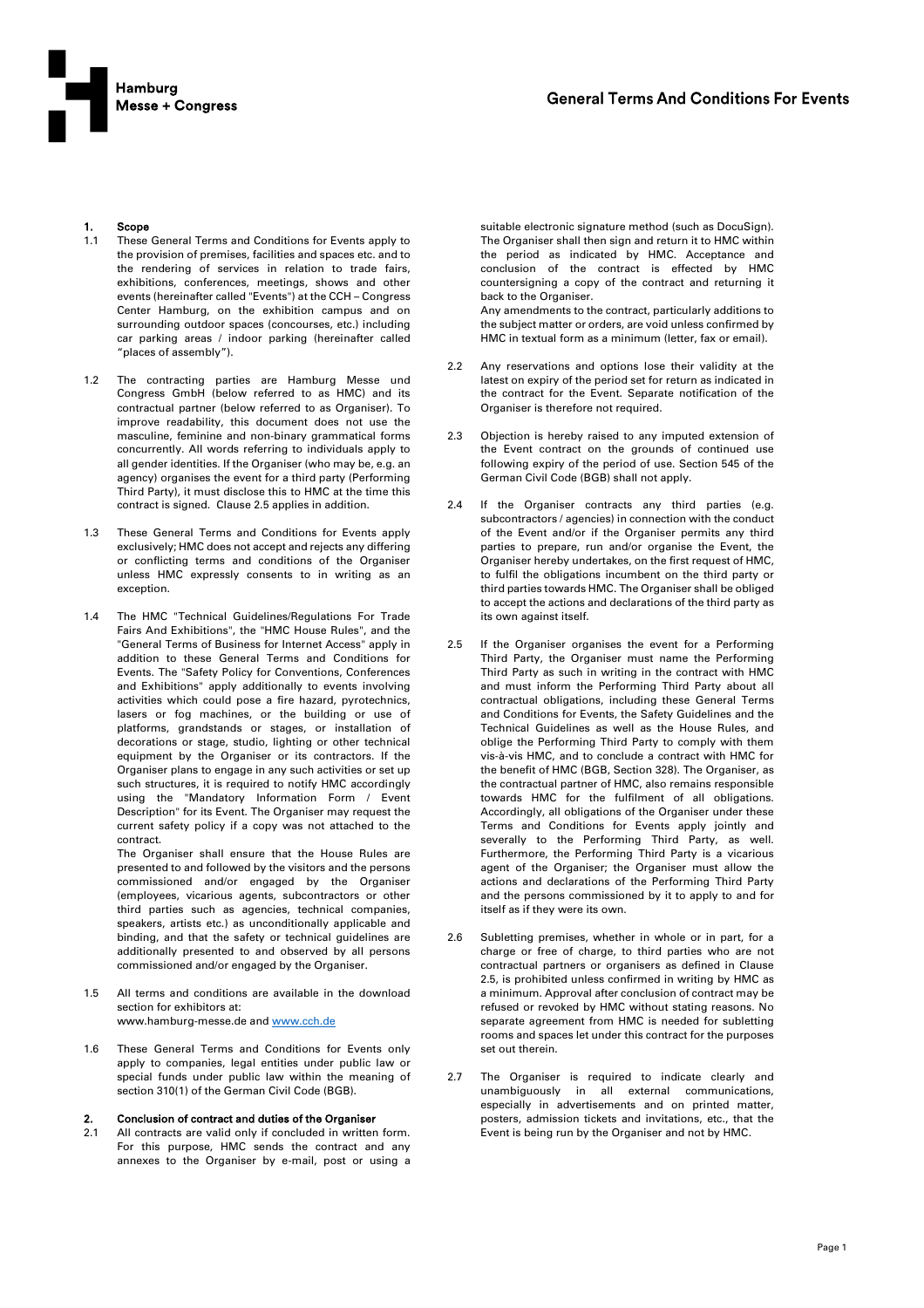

#### 3. Subject of contract

- 3.1 The HMC premises, spaces, facilities, etc. as specified in the contract are provided on condition that the officially approved escape routes and seating and/or hall plans, including the specified number of persons, for the purpose specified by the Organiser and confirmed by HMC.
- 3.2 The Organiser shall submit detailed Event plans to HMC. For the purposes of smooth preparation and execution of the Event, the Organiser shall provide HMC with comprehensive information on the programme for the planned Event, the services required, the organisational and technical details, the admission times, the assembly and disassembly times, the breaks and space allocation no later than eight weeks before the beginning of the Event, at least in textual form. The "Mandatory Information Form / Event Description" for the Event must be completed by the Organiser and received by HMC at least eight weeks before the start of the Event. For seated Events with advance ticket sales, the specific space allocation (seating plan) shall be agreed with HMC before the start of advance ticket sales. The completion and due submission of the "Mandatory Information Form / Event Description" are material contractual duties of the Organiser. Any failure or delay on the part of the Organiser regarding these duties may lead to restrictions in respect of the Event.

In case of Events agreed upon at short notice, i.e. where there are less than eight weeks between the establishment of the contractual relationship and Event execution, the above event information must be submitted immediately.

3.3 A contractually binding, final seating plan/hall layout plan shall be established by the parties at least four weeks before the beginning of the Event. Any designated seats for HMC representatives, police officers, fire crew, paramedic staff and security services staff must be kept free and provided free of charge.

HMC will provide plans of the venue for the Organiser, showing the usable spaces. The Organiser shall enter into the plans the spaces to be occupied during the Event, and submit the duly completed plans to HMC at least four weeks before the beginning of the Event for examination and approval.

3.4 Any changes to or inside the venue, especially relating to the purpose of use or to the escape routes and seating plans/hall layout plans involving a fixed number of attendees, is subject to prior approval by HMC in textual form. Any official permits needed must be obtained by the Organiser at its own expense and risk. The Organiser must not admit more visitors to the premises than the maximum specified.

#### 4. Admission tickets

- 4.1 The number of admission tickets issued must not exceed the number of seats available according to the authorised seating plan or, in case of events without seating, the number of persons approved by HMC in textual form as a minimum.
- 4.2 In case of events without seating, the Organiser must provide HMC with proof of the number of admission tickets actually printed if so requested by HMC.
- 4.3 If an agreement has been reached that HMC will receive a share of the Organiser's proceeds from the sale of admission tickets, the Organiser is obliged to inform HMC of the gross revenues using a form which meets the requirements of the tax office or in another form as required by HMC, not later than three days after the end of the Event, without any separate request on the part of HMC. If, for reasons for which the Organiser is responsible, the revenue statement is not submitted on time, the Organiser shall pay to HMC for each day of the delay an appropriate contractual penalty to be determined by HMC at least in text form which, in the event of a dispute, shall be reviewed in terms of its appropriateness by the competent court of law. In the event of a permanent infringement, repeated setting of the penalty is permissible. Any other claims and rights of HMC remain unaffected. However, a contractual penalty shall be set off against any corresponding claim for damages.
- 4.4 The design of the admission tickets is to be agreed jointly by the Organiser and HMC.

# 5. Cloakroom<br>5.1 HMC mav r

- HMC may require visitors of events to leave their coats at the cloakroom (e.g. for reasons of safety or fire prevention or for reasons related to the nature of the Event). The cloakroom areas designated by HMC are to be used for handing in coats etc. Any required cloakroom staff or additional spaces will be provided by HMC at the Organiser's expense. Unless the Organiser agrees to bear the costs, visitors will be charged a cloakroom fee. If applicable, the Organiser is must require the visitors of its Event to use the cloakroom, subject to the terms and conditions as posted.
- 5.2 In the absence of the circumstances described in Clause 5.1, cloakrooms for visitors may be set up on the exhibition premises and HMC may be asked to provide a cloakroom management service for a fee, or the cloakrooms may be used by the Organiser for a fee and operated by the Organiser or a third party. The arrangements and details must be discussed and agreed with HMC at least four weeks before the start of the Event.
- 5.3 Visitors of the CCH and the exhibition campus may deposit luggage at the cloakroom for a storage fee, subject to the terms and conditions as posted.
- 5.4 HMC accepts no liability for coats or the contents of bags left outside the cloakroom areas on unsupervised coat racks. Similarly, HMC accepts no liability for valuable items, money or keys left in bags or backpacks or in coats left at the cloakroom. The above limitations of liability only apply to the extent that HMC's liability is likewise excluded or limited pursuant to Clause 16. Clause 16 applies accordingly.
- 5.5 For safety reasons, HMC may prohibit carrying bags or backpacks on the premises, or require bag and / or body searches.

#### 6. Food and beverages

6.1 The Organiser is prohibited from offering food, beverages, refreshments or similar, whether directly or through third parties, in the event rooms and/or on the event premises, and from bringing such items to the event premises. Providing food service on the event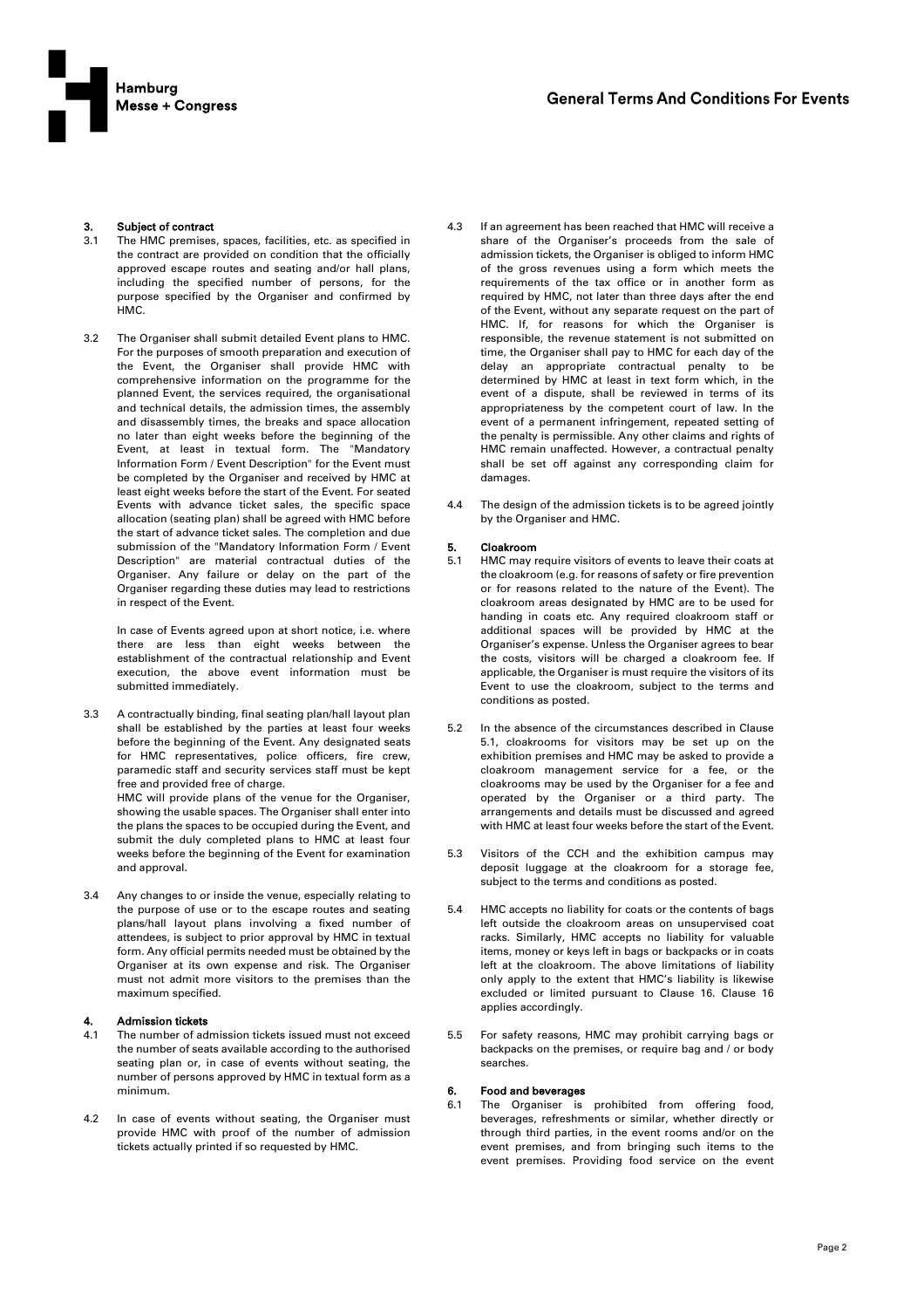

premises is the exclusive right of HMC. HMC may, however, contract third parties to provide these services. HMC is currently exclusively bound to Käfer-Service-Hamburg GmbH.

6.2 The Organiser is prohibited from engaging in any commercial activities beyond the immediate execution of the Event hereunder or from including any third-party commercial operators, such as merchandisers, florists or tobacconists, in the event without HMC's prior written consent. If so approved by HMC, HMC may – unless agreed otherwise – charge reasonable stand rental fees or a percentage of the sales revenues. HMC may set the amount of such fees at its reasonable discretion. In the event of a dispute, the competent court of law may review the appropriateness of the amount as set.

## 7. Advertising and sales activities

- No advertising or sales activities of any kind are permitted at the CCH, on the surrounding premises ("Congressplatz"), and on the HMC exhibition campus unless approved in advance by HMC in textual form as a minimum. This approval is subject to a fee.
- 7.2 Advertising for the Event is the sole responsibility of the Organiser. In the event of infringements of copyright, image, name and trademark rights or other commercial property rights, the Organiser shall indemnify HMC for all third-party claims.
- 7.3 HMC may list the Event in its programme and on the Internet if so approved by the Organiser.
- 7.4 The Organiser shall exclusively use the original HMC logos provided by HMC for advertising in printed matter, on posters and admission tickets, on the Internet etc., and only as stipulated in the contract for the Event at the respective venue. HMC may revoke this permission at its own discretion.
- 7.5 HMC may offer or allow the Organiser the use of advertising media on and around the premises and venues for a fee but is under no obligation to do so. In particular, any advertising media attached to the HMC buildings and structures or otherwise visible from public spaces are subject to a charge. Additional details are covered by Clause 10.4.
- 7.6 HMC is under no obligation to remove any advertising materials already present on its premises, including without limitation any advertising materials which compete with advertisements of the Organiser. The Organiser may not cover covering any existing advertising panels without HMC's prior approval, which is subject to a fee.

#### 8. GEMA copyright fees

The Organiser is solely responsible for meeting its obligations towards the GEMA (Gesellschaft für musikalische Aufführungs- und mechanische Vervielfältigungsrechte – German Society for Musical Performing and Mechanical Reproduction Rights) and/or the GVL (Gesellschaft zur Verwertung von Leistungsschutzrechten mbH – Society for the Exploitation of Ancillary Copyrights), and/or any other such collecting societies, by duly reporting performances or reproductions of any protected works and paying the relevant fees. HMC may require the Organiser to present written proof of proper reporting of the event and/or

payment of applicable fees. If the Organiser is unwilling or unable to produce proof or proper payment of the fees, HMC may require the Organiser to make a security deposit it deems appropriate prior to the Event to cover any applicable fees.

#### 9. Compensation / security deposit

9.1 The terms of compensation for use and for any ancillary services provided as well as the payment terms are as set out in the contract.

The final invoice for all services shall be made out after the end of the Event, allowing for any advance payments and/or down payments already made, and shall be due and payable within 14 days after dispatch of the final invoice by HMC.

- 9.2 HMC may require the Organiser to provide reasonable security, for example in the form of a quarantee, which meets the requirements of Section 108 of the German Code of Civil Procedure (ZPO), for the payment of the agreed compensation and for any other claims. HMC may determine the amount of the security at its reasonable discretion.
- 9.3 If the Organiser fails to meet the specified payment deadlines, the Organiser shall be in default with immediate effect. No reminder pursuant to section 286 (2) subs. 1 of the German Civil Code (BGB) shall be required. HMC is entitled to charge interest at the statutory default interest rate. HMC reserves the right to assert further damages.
- 9.4 The Organiser may not offset any of its claims against pending claims which are undisputed or established as final and absolute by judicial ruling.
- 9.5 The Organiser may not assign its rights arising from this contract to any third parties. Section 354a of the German Commercial Code (HGB) remains unaffected.
- 9.6 The Organiser is responsible for paying all fees and taxes arising from the execution of the Event. The Organiser shall pay statutory value-added tax as applicable at the time on all revenues from the Event (sale of tickets, programmes, etc.). The Organiser shall pay any social security contributions due on the fees of artists in due time to the relevant provident fund (Künstlersozialkasse).
- 9.7 The Organiser assigns all of its claims arising from the (pre-) sale of tickets to HMC, and all such claims are deemed to have been assigned to HMC in advance by signing these General Terms and Conditions for Events. HMC may release these claims in whole or in part at any time. At the Organiser's request, HMC shall release the claims to the extent that they exceed HMC's anticipated claims of under the event agreement. The Organiser remains entitled to collect the claims as long as HMC does not object to the collection.

#### 10. Handover / conditions / return

10.1 Before handover of the premises and on their return, an inspection and acceptance walk must be conducted to ensure that the relevant space are in acceptable condition, including the technical facilities, emergency exits, escape routes, installations and equipment. The Event manager appointed by the Organiser must be present for this inspection. HMC will draw up a handover and acceptance certificate recording the condition of the premises used. The certificate is to be signed by both parties.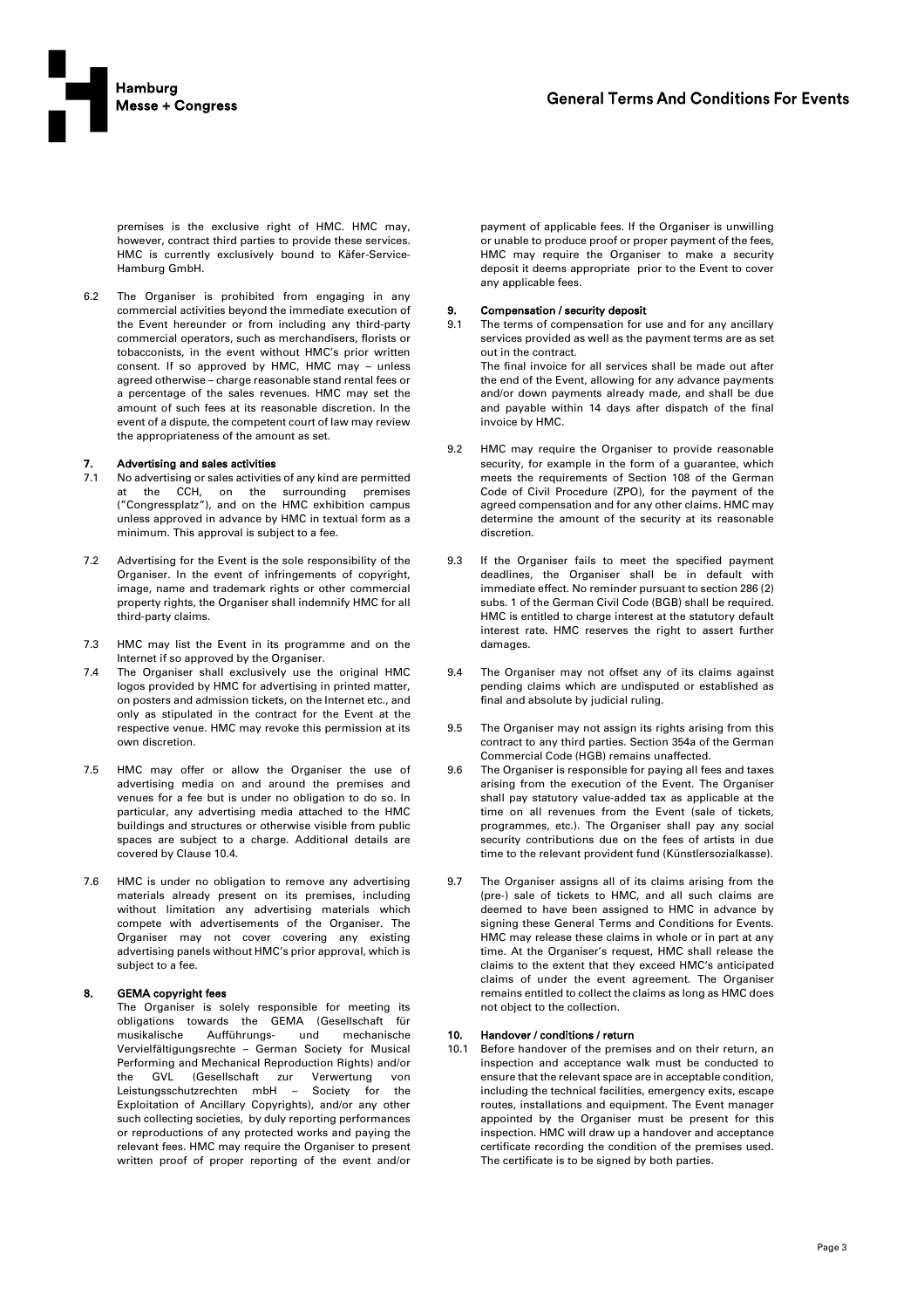

- 10.2 All objects, structures and decorations brought onto the premises by the Organiser or by third parties acting on the latter's instructions shall be completely removed by the Organiser by the agreed time of the end of use, and the previous condition shall be reinstated. Once the term of use has expired, any remaining items may be removed by HMC at the Organiser's expense. The Organiser must ensure that no waste is left behind on the HMC premises. In particular, the Organiser must fully and duly dispose of any waste remaining on the HMC premises after the end of the set-up phase and after the end of the Event. If the Organiser fails to do so, HMC shall be entitled to have the waste removed at the Organiser's expense and to bill the Organiser for the ensuing costs. The costs for this are as agreed with the Organiser or otherwise as set out in the conditions on the waste disposal order form in the Services folder. If the premises are used for several days, they must be cleaned periodically during the event. The Organiser bears the expense of cleaning.
- 10.3 HMC reserves the right to charge storage fees for any items not removed or collected as agreed. Furthermore, HMC may arrange for immediate removal and storage of such items at the expense and risk of the Organiser.
- 10.4 Any changes to the objects used, or bringing in heavy or bulky objects, or attaching decorations, signs or posters, is subject to charges and requires HMC's prior inspection and written approval. This applies in particular to any fixed signs, posters, advertising boards and signposts on the premises and to any required compensation measures which need to be taken if the smoke extraction system is deactivated, for example because of pyrotechnic displays or the use of fog machines and hazers, etc. These measures shall exclusively be taken by service providers duly authorised by HMC. It is prohibited to attach or nail anything to the façades or interior or exterior walls or parts thereof. In case of non-compliance HMC reserves the right to remove any attached objects or to have them removed by third parties. Any resulting costs will be invoiced to the Organiser, and any resulting damage will be repaired at the Organiser's expense. When requesting HMC's consent, the Organiser must submit to HMC any clearance certificates issued by the relevant authorities.

- 11. Compliance / Security and services<br>11.1 HMC guarantees and shall be rest HMC guarantees and shall be responsible for ensuring that the facilities subject to this agreement meet all legal requirements and / or other government regulations, obligations and approval requirements applicable at the time of the Event.
- 11.2 The Organiser is solely responsible for and bears all costs of ensuring safety and security at the Event and for obtaining, adhering to and complying with all legal and/or official requirements, regulations and permits, in particular the provisions set out in the law for the protection of youth (JuSchG), the trade regulation act (GewO), the non-smoking act, the act on occupational health & safety (ArbSchG), the act on working hours (ArbZG), the accident prevention regulations published by the professional liability insurance associations, and the statutory regulations for places of assembly, in particular the Hamburg ordinance governing event venues (VStättVO). The Organiser must comply with all official and statutory duties of registration and notification, obtain any required permits unless stipulated

otherwise in these Terms and Conditions for Events or in the contract, and present them no less than 12 weeks before the start of the set-up phase. In particular, it is important to check whether the Event needs to be classified pursuant to sections 64 et et seq. of the trade regulation act (GewO) and whether a change of use permit is required for Events other than trade fairs and exhibitions. At the Organiser's request HMC will provide addresses etc. of the relevant authorities and institutions.

- 11.3 The Organiser is responsible for smooth execution of the Event and for ensuring orderly conduct, public safety and order, and shall take the necessary measures at its own expense. The Organiser represents that the planned Event, to the best of the organiser's knowledge and belief, poses no risks of any kind to security, public safety and order. The Organiser bears the full risk of the Event and of its preparation and subsequent processes.
- 11.4 On HMC's request the Organiser shall name a person with decision-making authority who will be the Event Manager. The Organiser or appointed Event Manager (instructed pursuant to sections 38 ff. of the Hamburg ordinance governing event venues (VStättVO)) must be responsible, present and available at all times during the Event and the official assembly and disassembly times. The Event Manager shall participate in a joint tour of the venue to become acquainted with the meeting rooms and take note of the emergency exits and escape routes. At the request of HMC, the Event Manager shall attend a coordination meeting prior to the Event in order to be briefed on the relevant rules and regulations. This Event Manager must guarantee that the security staff, fire safety officers and paramedics can liaise with HMC, the police, the fire brigade and the rescue service and shall take any decisions which may be necessary upon consulting with HMC's appointed contact persons as well as the authorities and external services (e.g. fire brigade, police, Department of Public Works, Department of the District, medical service, paramedic service). The Event Manager must ensure the orderly and safe conduct of the Event. The Event Manager is under obligation to call a halt to the Event if persons at the venue are in danger or at risk because any equipment, facilities or systems which are vital for safety are not in working order, or if the Hamburg ordinance governing event venues (VStättVO) are not being (or cannot be) complied with. Furthermore, the Event Manager is required to be present at all safety briefings, especially at meetings regarded as obligatory by the fire brigade and/or the police and/or HMC. A designated HMC staff member (Duty Officer, CvD) will assist the Event Manager.
- 11.5 Professional event technicians ("Verantwortliche für Veranstaltungstechnik" / "Fachkräfte für Veranstaltungstechnik") must be provided at the Organiser's expense for assembly and disassembly of stage, studio and lighting equipment according to section 40(I) to (VI) of the Hamburg ordinance governing event venues (VStättVO). A designated HMC staff member shall assist these technicians.
- 11.6 The Organiser shall comply with the fire prevention regulations and all other safety regulations that apply to places of assembly, in particular sections 41 et seq. of the Hamburg ordinance governing event venues (VStättVO), the relevant statutory requirements, and the recommendations published by VDE - Association for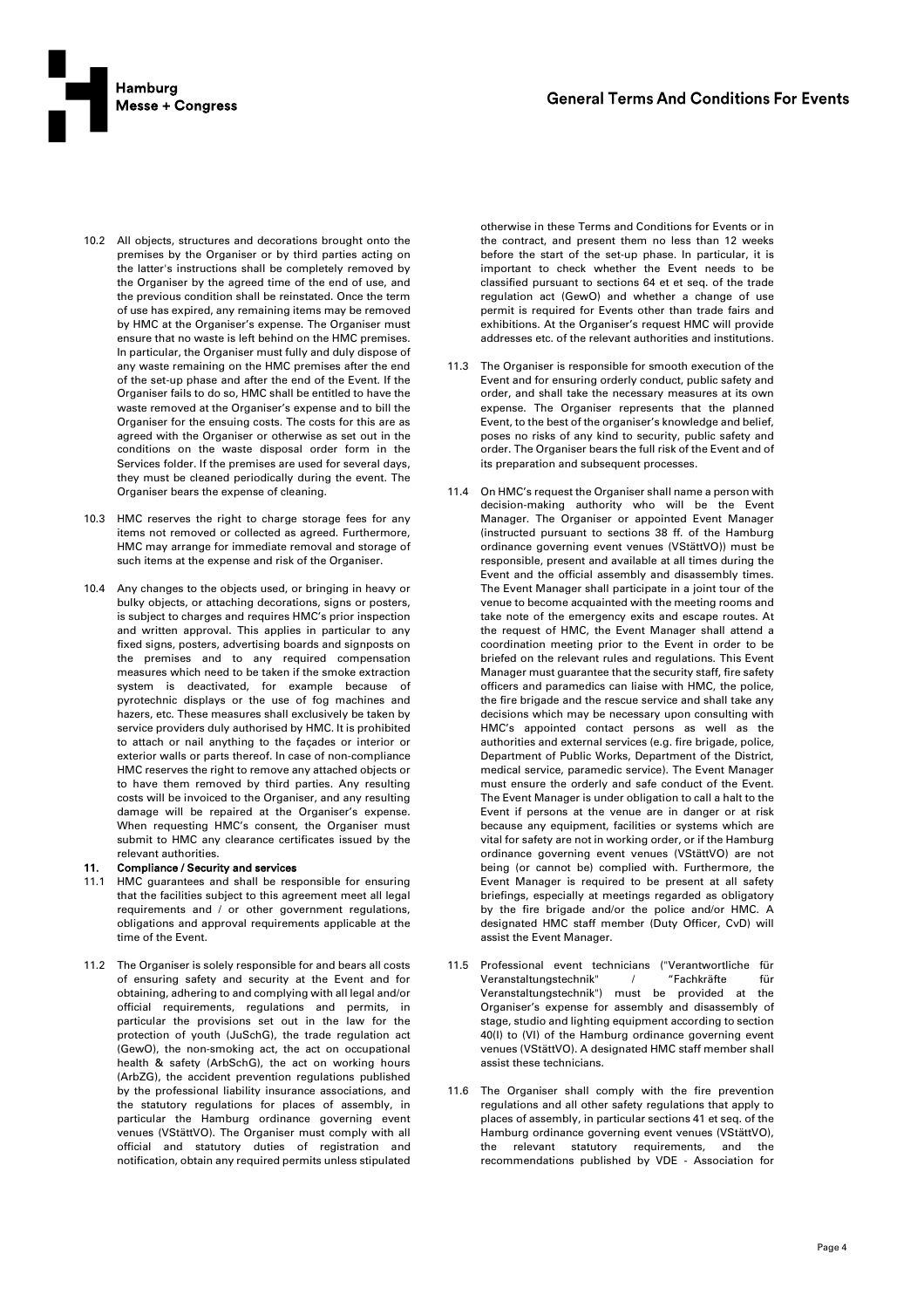

Electrical, Electronic and Information Technologies. The Organiser shall appoint a fire safety officer if so requested by the fire brigade or HMC. The resulting cost shall be borne by the Organiser.

- 11.7 The Organiser shall arrange for the necessary supervision, security, inspection, cloakroom and admission services for the Event, including assembly and disassembly times. For admission and security, the Organiser must exclusively use properly qualified personnel who are familiar with the venue and have properly skilled assistants to help evacuate the building in the event of danger. In case of doubt the minimum number of security staff will be specified by HMC. At positions and in locations relevant to the safety and security of the venue, HMC will deploy the required personnel by separate agreement with, and at the expense of, the Organiser. Proof of qualification of this personnel must be submitted to HMC on request. HMC's technical equipment must only be operated by persons appointed by HMC.
- 11.8 The emergency exits, escape routes and fire extinguishing equipment must be kept unobstructed and fully accessible at all times. Certain areas of both the CCH and the exhibition campus are monitored by CCTV systems for security reasons. These areas are marked accordingly.
- 11.9 The Organiser must comply with the relevant noise control regulations. In the event of a breach of noise control regulations, HMC reserves the right to interrupt the event or, in the event of continued breaches, to terminate it. The Organiser is fully responsible for any resulting claims for damages. The Organiser must provide its visitors with sufficient quantities of earplugs on request.
- 11.10 The Organiser is under legal obligation to ensure safety with regard to the premises, spaces, facilities etc. placed at its disposal during its Event.
- 11.11 For safety and organisational reasons, the use of cranes and ride-on motorised forklift trucks and other industrial trucks for loading and unloading and for assembly and disassembly is restricted to the shipping companies approved by HMC.
- 11.12 Suspending items from ceilings and providing attachment points must be handled by HMC exclusively. Changes to the suspension system may only be made by HMC. HMC will subcontract these jobs to specialist companies. When items are attached to the attachment points provided, the applicable regulations and relevant standards must be complied with. The associated costs shall be borne by the Organiser.
- 11.13 Utility services for electricity, water/waste water, fume extraction and compressed air as well as connections to the HMC sprinkler system must be ordered from HMC. The supply equipment will be installed pursuant to the Technical Regulations at the expense of the contracting party. HMC will record the consumption of resources and bill the contracting party in accordance with the respective price list or with other conditions as agreed.
- 11.14 Telecommunications connections (including Internet access, except visitor WiFi) must be ordered from HMC

and will be invoiced in accordance with the terms of HMC applicable at the time. The "General Terms of Business for Internet Access" apply. These may be reviewed in the download section for event organisers at: www.hamburgmesse.de an[d www.das-neue-cch.de.](http://www.cch.de/en)

- 11.15 Stand security surveillance may only be provided by HMC. HMC will subcontract these services to specialist companies. The same applies to the cleaning of the sanitary facilities, aisles, thoroughfares, meeting rooms and conference rooms.
- 11.16 For each case of culpable breach of any of the obligations in this Clause 11, the Organiser shall pay to HMC an appropriate contractual penalty to be determined by HMC at least in text form. In the event of a dispute, the amount and appropriateness of this contractual penalty may be reviewed by the competent court. To the extent that the Organiser does not cease the breach within a period of time set by HMC in writing, a new period may be set (etc.). Any other claims and rights of HMC remain unaffected. However, half of the applicable contractual penalty shall be set off against a corresponding claim for damages.
- 11.17 As a general principle, HMC provides the Organiser and, where applicable, the Organiser's exhibitors with a range of services for all aspects of the Event, either by rendering the services directly or by having them rendered by its contractors. The details are set out in the HMC services folder which HMC will forward on request.

#### 12. Cancellation / operational and usage risk / Force Majeure

12.1 If the Organiser does not hold the Event or wishes to postpone the Event for a reason for which HMC is not responsible, HMC has the option of charging a flat cancellation fee rather than claiming a separately costed compensation amount from the Organiser. The Organiser shall then be obliged to pay the following flat portion of the agreed compensation: in case of cancellation of the Event –

up to 12 months before the start of the Event: 50 % up to 6 months before the start of the Event: 75 % Cancellation at a later date: 100 %

These flat rates apply mutatis mutandis in case of any reduction of the space used for an Event, partial cancellation or postponement of an Event. The Organiser must give notice of cancellation in written form. The date HMC receives the notification is the date relevant for calculating the cancellation fee.

The Organiser has the right to submit proof that no damages were in fact incurred, that the amount of damages incurred is lower than the flat rate. If HMC incurred greater damages than would be covered by the flat rate, HMC may claim a higher amount of compensation. The burden of proof in this case shall lie with HMC.

- 12.2 The Organiser bears the general operating and usage risk for the premises, facilities and areas entrusted to it as agreed, as well as for the services to be rendered to it (basis of business in accordance with § 313 BGB).
- 12.3 If HMC is unable to meet its contractual obligations for a reason within its own control, the Organiser will be reimbursed for its payments made. HMC is only liable for any resulting damage incurred by the Organiser to the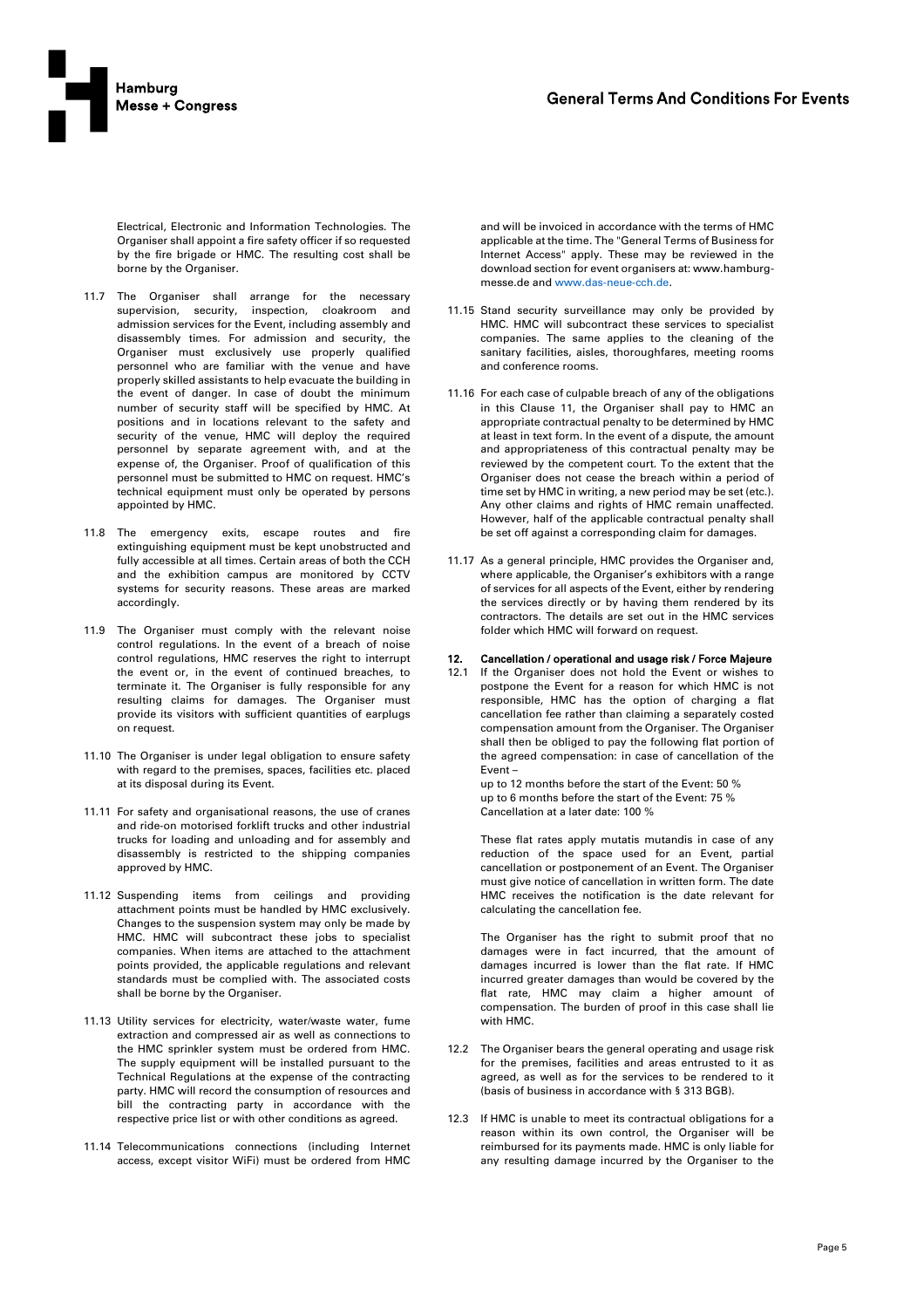

extent defined by the provisions of Clause 16. The Organiser may make no further claims. Clause 12.4 remains unaffected.

12.4 The contracting parties may terminate the contract prematurely for compelling reasons, in particular force majeure, with due consideration of the interests of the other contracting party. As a minimum requirement, notice must be given in writing. Section 314(3) of the German Civil Code (BGB) shall not apply. In the event of termination, each party shall bear its own costs and/or expenses incurred up to the time of termination. Costs incurred for externally ordered third-party services which would have to be reimbursed to HMC by the Organiser in the event of continuation of the contract and which cannot be cancelled shall be reimbursed to HMC by the Organiser. In addition, HMC may claim against the Organiser for general reimbursement of expenses and costs a reasonable amount to be determined by HMC at its reasonable discretion, not to exceed a maximum of 25 % of the agreed compensation.

> Force majeure within the meaning of this provision shall be deemed to exist in particular in an event which is beyond the influence of the contracting parties. For example, events such as war, civil war, armed conflict, acts of terrorism, political unrest and/or the use of chemical, biological, or biochemical substances or nuclear energy are deemed to constitute Force Majeure.

#### 13. Termination by / withdrawal of HMC

- 13.1 HMC may terminate the contract prematurely or withdraw from the contract in the event of a breach of material contractual obligations by the Organiser. In particular, this is the case if:
	- a) the payments to be made by the Organiser have not been made or not been made in time and/or the securities to be provided by the Organiser have not been provided in due time,
	- b) the event leads to a disturbance of public safety and order or damage to the reputation of HMC and/or this can be reasonably expected to happen,
	- c) the official permits or approvals required for the event are not submitted or not submitted in time,
	- d) the purpose of use specified in the event contract is changed substantially,
	- e) the Organiser, when concluding the contract, and in particular when stating the purpose of use in the contract, concealed the fact that the event is organised by or on behalf of a political party or a religious or "pseudo-religious" association,
	- f) the Organiser breaches and/or is likely to breach statutory regulations, in particular those relating to the venue, or official requirements and orders,
	- g) the Organiser breaches and/or is likely to breach any of the obligations set out in Clause 11,
	- h) the Organiser fails to comply with its statutory and official or contractually agreed information, notification and payment obligations towards HMC or towards authorities, the fire brigade or medical and rescue services or the GEMA / GVL and/or this is to be expected, provided that such statutory and official obligations relate to the event,
	- i) the Organiser has failed to prove, or prove in time, that it has taken out the insurance required according to Clauses 15.1 and 15.2 and/or any other contractually agreed insurance,

j) the Organiser's insolvency and/or excessive indebtedness is imminent or becomes apparent and/or has occurred.

The assessment whether an infringement is to be expected is made by HMC at its reasonable discretion. In the cases of letters a) to i) above, termination and/or withdrawal by HMC are only permissible after unsuccessful expiry of a period of time set for remedy or after an unsuccessful warning. Section 314(2), sentences 2 and 3 of the German Civil Code apply accordingly. Section 314(3) of the German Civil Code does not apply; the parties are therefore not bound by a period of notice for termination and/or withdrawal.

Deadline announcements, warnings or withdrawal and/or termination notices must be submitted in text form at the least to be effective (section 126b of the German Civil Code).

- 13.2 If HMC exercises its right for one of the reasons stated in Clause 13, lit. 1 a) to 1 j), HMC retains the right to claim payment of the agreed fees unless the Organiser has not acted culpably. However, HMC must deduct any expenses saved. The Organiser may submit proof that no damage or reduction in value has occurred to HMC or that these are substantially lower than the agreed compensation.
- 13.3 In case of breach of material contractual obligations or violation of safety regulations or in situations of imminent danger, HMC may refuse the Organiser and its visitors, etc. access to the venue and to the campus or may ask the Organiser to vacate and return the premises. If the Organiser fails to comply with such a request, HMC may have the premises vacated at the Organiser's cost and risk. Clause 13.2 applies mutatis mutandis to the Organiser's obligation to pay the fee.

#### 14. Organiser's liability

- 14.1 The Organiser is liable for all damages incurred by HMC which are caused by the Organiser, its agents and servants, Event attendees, suppliers, visitors, guests or other third parties in connection with the Event. This liability applies equally to damages caused by riots and mob violence. The Organiser's liability includes incidents where the Organiser cannot be held responsible for culpable behaviour when selecting its vicarious agents.
- 14.2 The Organiser irrevocably indemnifies HMC against all third-party claims raised in connection with the Event to the extent that the Organiser, its agents and servants, or to its guests and visitors are to be held responsible. This indemnity obligation includes any fines or administrative penalties levied by the authorities in connection with the Event (e.g. for disturbance of the peace, blocking of escape routes, exceeding permissible visitor numbers, failure to comply with smoking bans) which are imposed on HMC as the operator of the venue. The Organiser shall further indemnify HMC against all claims arising from the fact that the Event or any advertisements for the Event infringe the rights of third parties (especially copyrights, image rights, rights to names, trademark rights, competition rights and personal rights) or violate other statutory statutory provisions. This indemnity obligation includes any costs of formal cease-and-desist warnings, court costs, and costs of legal proceedings.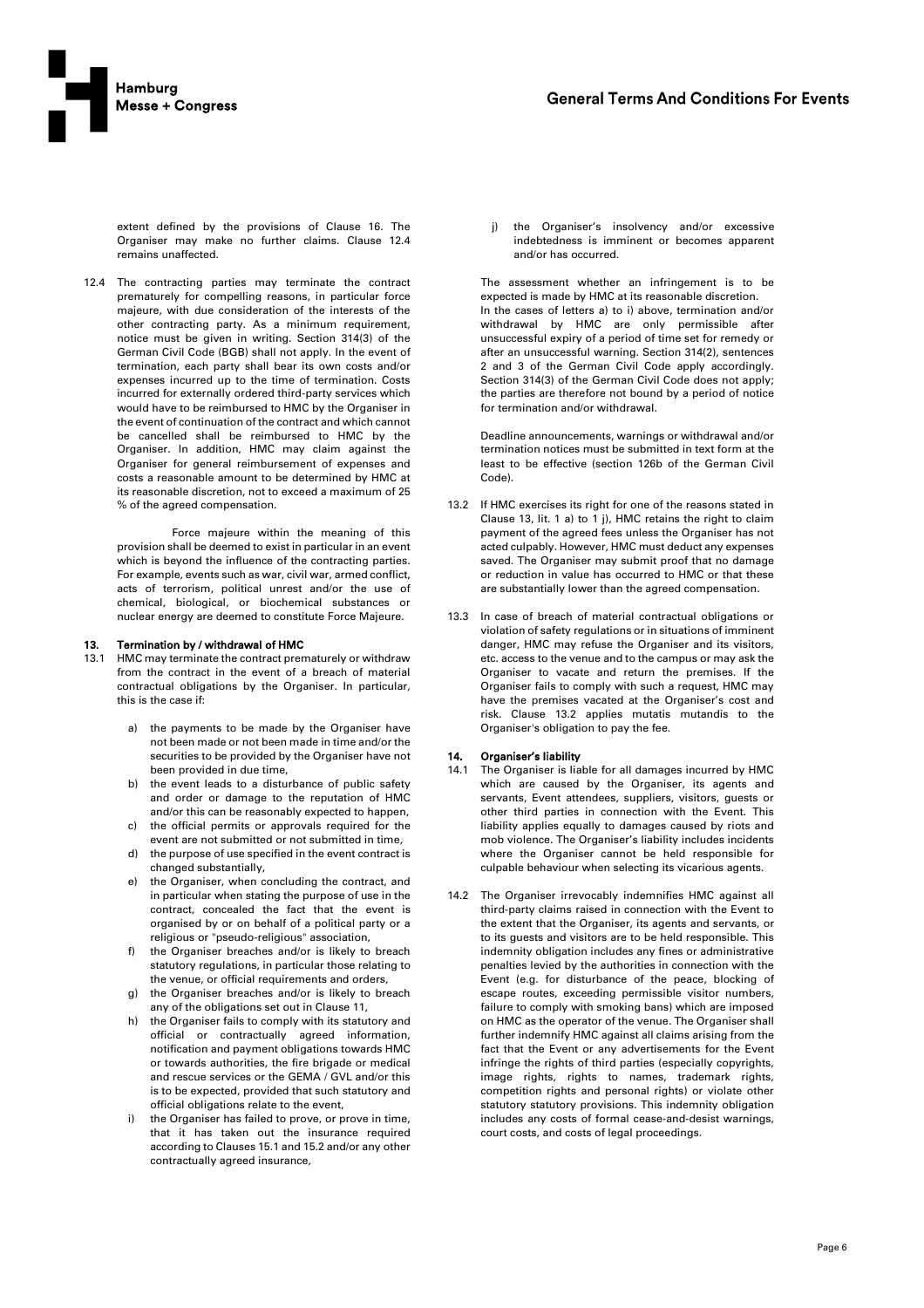

- 14.3 The Organiser shall return the event area provided to it by HMC in the same condition in which the Organiser had received it from HMC, and shall be liable for returning, in perfect condition and in the correct quantity, all items borrowed from HMC (including equipment, keys and systems).
- 14.4 Any securities provided by the Organiser shall serve as security for all claims of HMC arising from and in connection with the contract for the Event, even if there is a limit to the purposes indicated for the security deposits.

#### 15. Insurance / Indemnification

- 15.1 The Organiser shall take out sufficient third-party liability insurance, including basic environmental coverage, with the following minimum sums insured:
	- a) Personal injury and property damage: 5 million euro (five million euro)
	- b) Financial losses: 100,000 euro (one hundred thousand euro).
- 15.2 The Organiser shall provide HMC with a cover note as proof of insurance cover at the latest four weeks before the start of the Event.
- 15.3 Where possible under the terms of the insurance policy, all claims against the insurance companies which arise in connection with damage to the subject matter of the contract or to other property owned by HMC are hereby assigned in advance to HMC, and HMC hereby accepts such assignment.
- 15.4 Where third parties raise claims against HMC, the Organiser shall indemnify HMC and hold HMC harmless upon first demand against all claims resulting from the Organiser's action or failure to act which caused the liability, in particular from culpable violation of any of the Organiser's contractual obligations.
- 15.5 HMC shall indemnify the Organiser and hold the Organiser harmless against any third-party claims, provided and to the extent that HMC is liable to the Organiser and HMC's action or failure to act or that of its organs and / or agents is the sole basis for the claim.

#### 16. HMC's liability

- 16.1 HMC shall be liable for: (a) any damage caused by intent or gross negligence; (b) any intentional or negligent injury to life, limb or health of an individual; (c) any claims based on statutory product liability; and (d) to the extent that a defect has been maliciously concealed or there is an explicit guarantee for the properties of an item. HMC shall only be liable for the culpability of its legal representatives and executive employees where there is a breach of material contractual obligations (cardinal obligations), injury to life, body or health, or intent or gross negligence of HMC's legal representatives and executive employees. Material contractual obligations (cardinal obligations) are those whose fulfilment is necessary to achieve the objective of the contract.
- 16.2 In case of simple negligence HMC is liable only in case of violation of a material obligation or in case of injury to life, limb or health of an individual. The liability of HMC is limited to foreseeable damage that is typically to be expected.
- 16.3 To the extent that liability is excluded or limited under the provisions of these General Terms and Conditions for Events, the same shall apply for HMC's vicarious agents. HMC may be held liable for its vicarious agents' fault or negligence without being able to seek discharge due to its fault in the choice of agent (culpa in eligendo).
- 16.4 HMC cannot be held liable for pre-existing defects, regardless of negligence or fault, pursuant to section 536a (1) of the German Civil Code (BGB). In this respect, HMC cannot be held liable for the property of the Organiser or for any consequential damages incurred by the Organiser.
- 16.5 Any damage must be reported promptly to HMC and, where applicable, to the police. Any compensation for damages for which HMC is liable according to the above clauses shall be limited to the current market value and be subject to submission of written proof of the purchase costs. Compensation for damages is excluded if HMC's insurance company refuses to accept the claim on the basis that the Organiser failed to report the damage in due time.

Generally the liability of HMC shall be limited to the amounts covered by the respective insurance of HMC.

#### 17. Defects / set-off and retention

- 17.1 A reduction of charges for defects will only be considered if HMC is given written notification of the defects or of the intention to claim a reduction during the period of provision of the premises and is properly documented.
- 17.2 The Organiser cannot make any claims or raise any objections on the basis that other events, including similar or comparable events, are being held at the CCH or on the exhibition campus at the same time as its Event.
- 17.3 HMC shall not be liable for damages caused by measures taken to ensure the smooth execution of the Event or to maintain security, public safety and order. HMC shall not be liable for cases of ordinary negligence if an Event is curtailed, cancelled or discontinued on the instructions of HMC due to an error of judgement in the assessment of risks. Clause 16.1 applies accordingly.
- 17.4 HMC does not accept liability for loss of objects, equipment, installations or other valuables brought in by the Organiser or by third parties or visitors on the Organiser's instructions, unless HMC has undertaken to keep said items safe and has charged a fee for this service. In the event of deposit against payment, item 16 applies accordingly. In case of deposit free of charge, sections 690, 277 of the German Civil Code apply. If HMC has provided space for items brought in by the Organiser, these items are stored at the Organiser's sole risk. The provision of storage space does not establish a deposit contract. At the Organiser's request HMC will provide special security services on a case-by-case basis at the Organiser's expense.
- 17.5 The Organiser acknowledges that the premises hereunder are located in an inner-city area and adjacent to hotels with restaurants and other business operations. The Organiser enters into the Contract acknowledging the above circumstances. As a result, any detrimental effects resulting from the location, including noise, odours and dust as well as vibrations to the extent admissible under public law do not constitute a defect. In addition, any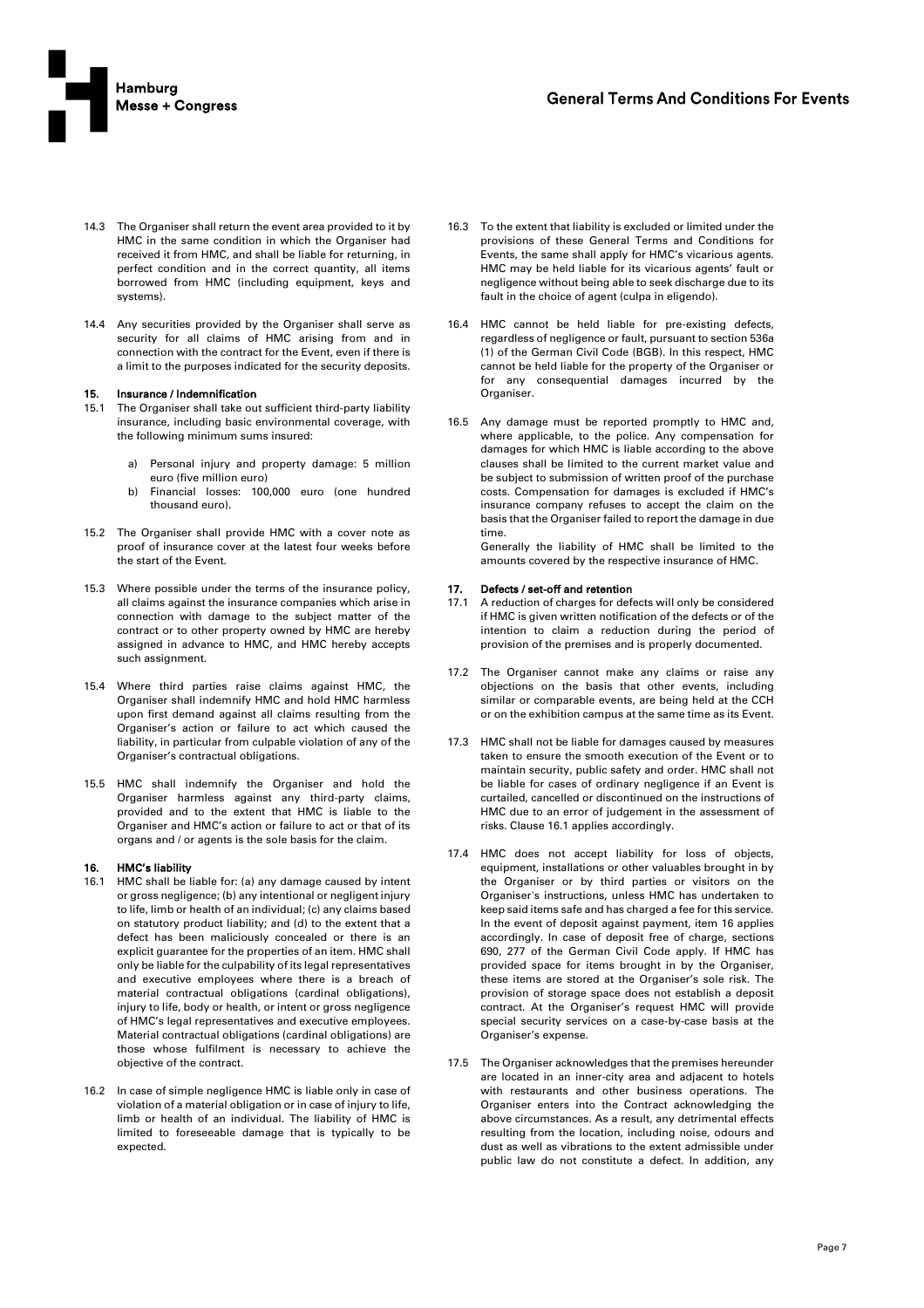

claims to cease and desist, for damages or for compensation as well as all other rights against HMC and / or third parties, in particular Freie und Hansestadt Hamburg, are explicitly excluded. However, this does not apply to those rights and claims of the Organiser's which result from a violation of applicable legal provisions.

17.6 The Organiser may only claim a set-off against HMC if the Organiser's counterclaims are established as final and absolute by judicial ruling, undisputed or acknowledged by HMC.

### 18. Domiciliary rights

- 18.1 The House Rules of HMC apply to the venues and all surrounding outdoor spaces (concourses, etc.) and parking areas. HMC may exercise its domiciliary rights vis-'a-vis the Organiser, its visitors and third parties during the period of use. HMC exercises its domiciliary rights through authorised individuals provided with special identity cards. The Organiser shall grant HMC's authorised personnel free access to the premises used by the Organiser to exercise HMC's domiciliary rights at any time.
- 18.2 The Organiser and its Event Manager are required to ensure implementation of and compliance with the House Rules by their visitors, employees and agents, etc. The Event Manager appointed by the Organiser shall keep a list of all third-party firms and artists and their employees and other staff involved in the Event. All employees and other staff involved in the Event must be able to state their identity at any time by giving their name and the name of the firm to which they belong.

The Organiser must ensure that no individuals linger in the areas around the venues and in the surrounding outdoor spaces (concourses, etc.) and parking areas, and that no groups of persons gather in such a way as to have a potentially detrimental effect on the reputation or public image of HMC and/or on its business relations.

18.3 A general ban on smoking is in force on the premises. This does not apply to the outdoor spaces or to any areas specifically designated as smoking areas. The Organiser is obliged to enforce the smoking ban on all persons attending the Event on the HMC site, especially visitors. In case of violation the Organiser shall take the necessary measures to prevent any further violation.

# 19. Production of sound, film and photo recordings<br>19.1 HMC has the right to produce, or arrange

- HMC has the right to produce, or arrange for the production of, photo, film and / or sound recordings and drawings of Event activities or of objects exhibited or used at Events, for the purposes of documentation or reporting or for use in its own publications (e.g. on the Internet and in advertisements), without owing the Organiser any compensation, provided that the Organiser raises no written objections.
- 19.2 HMC emphasises that audio recordings, film recordings, photographs and recordings and broadcasts of any other kind from the event (whether by radio, TV, Internet, loudspeaker or otherwise) are prohibited unless the copyright and ancillary copyright owners' consent has been obtained. Obtaining such consent is the Organiser's exclusive responsibility. In certain situations, HMC may prohibit audio or film recordings or photography or any other type of recordings, or transmission or broadcasting of any such recordings, for objective reasons.
- 19.3 Whenever audio, photo and/or film recordings are made at the venue with HMC's consent, it is prohibited to obstruct or interfere with these recording activities in any way.
- 19.4 The Organiser must inform all persons entering the venue or present at the venue of the possibility of photographs, film, video and sound recordings being made by HMC or third-party contractors for the purposes of reporting, advertising and documentation. Visitors may not prevent, obstruct or hamper such recordings. Furthermore, the Organiser must ensure that visitors entering the premises give their consent to the above-mentioned purposes (GDPR, Art.6(1)(a); Artistic Copyright Act, Section 22(1)). Visitors must be informed that they may withdraw their consent for the future at any time and/or object to the use of their data by contacting [datenschutz@hamburg](mailto:datenschutz@hamburg-messe.de)[messe.de.](mailto:datenschutz@hamburg-messe.de)

#### 20. Non-disclosure and confidentiality agreement

The Organiser agrees to treat all information which becomes known to him as a result of and in connection with the cooperation with HMC as strictly confidential and not to disclose it to third parties, even after the end of the contract. This does not apply if the information is publicly accessible and/or if there is a legal obligation to disclose it. In the event of violations, Clause 11.16 applies accordingly.

#### 21. Data privacy

HMC will process the Organiser's personal data (where applicable with the assistance of service providers) for the purpose of fulfilling the contract. HMC may in addition use such data for purposes of customer service, in particular to provide the Organiser with relevant event information via e-mail. This is done in strict compliance with applicable data protection legislation.

The Organiser has a right to information, correction, deletion or blocking of his or her personal data. In the event that the Organiser should wish to erase her/his personally identifiable data stored at HMC, this request will be complied with promptly unless such erasure conflicts with any documentation or retention obligations. The Organiser may at any time object to use of his or her personally identifiable data for the above purposes, or withdraw any consent given previously [privacy@hamburg-messe.de] without incurring any costs other than the costs of data transfer based on applicable base rates.

Further information on data privacy is available at: http://hamburg-messe.de/privacy-policy. The HMC Data Privacy Officer may likewise be contacted via the above link.

#### 22. Final provisions

- 22.1 Should any provision in these Terms and Conditions for Events be or become invalid or impracticable, this shall not affect the validity of the other provisions in these Terms and Conditions for Events.
- 22.2 In case of any inconsistencies between the German and English versions of these Terms and Conditions for Events, the German vision shall prevail.
- 22.3 The place of performance for all claims arising from the contract is Hamburg (-Mitte). Provided that the Organiser is a merchant, a legal entity under public law or a special fund under public law or has no general place of